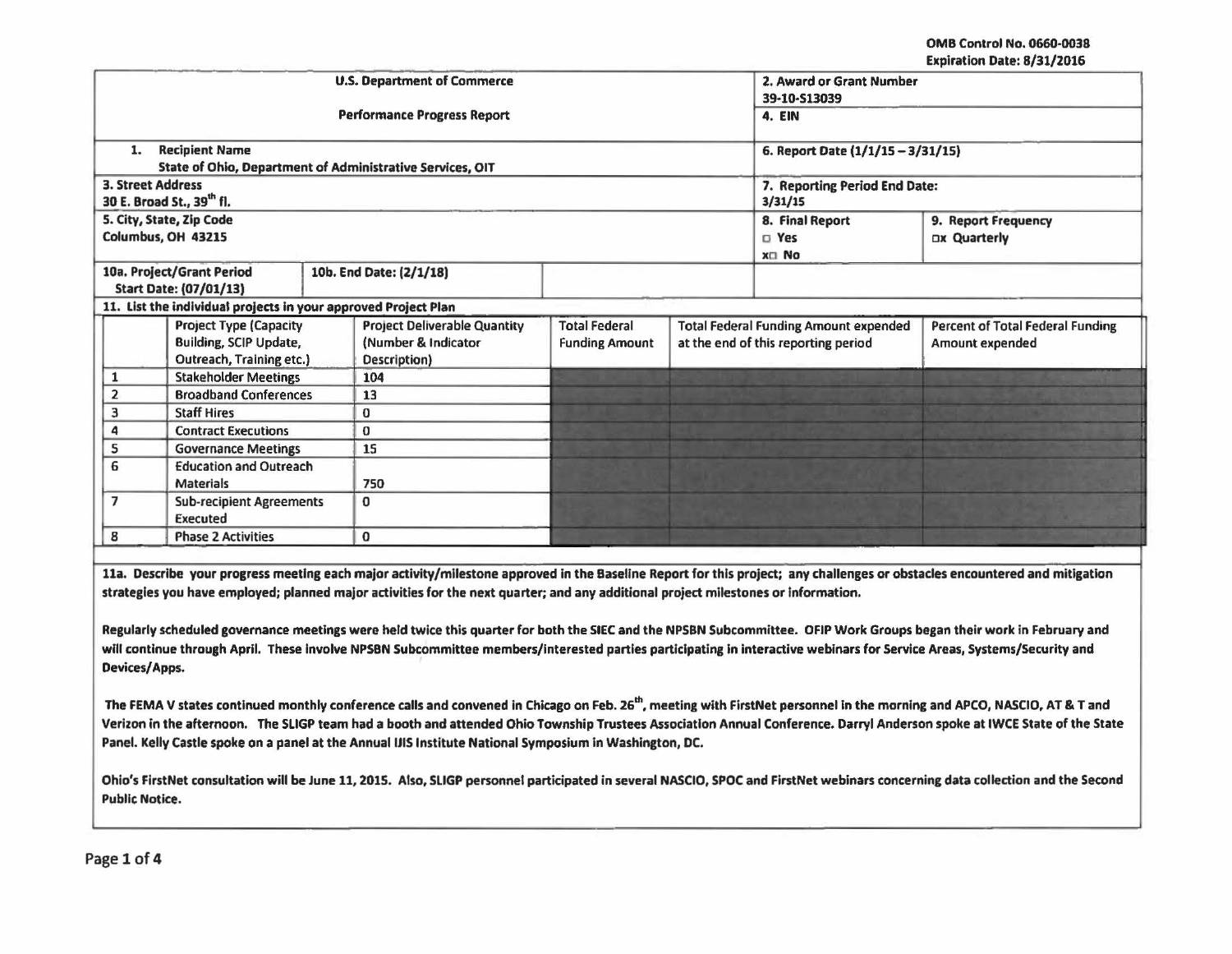There is a SCIP workshop scheduled for April 21, 2015 to include any NPSBN updates.

11b. If the project team anticipates requesting any changes to the approved Baseline Report in the next quarter, describe those below. Note that any substantive changes to the Baseline Report must be approved by the Department of Commerce before Implementation.

In anticipation of Phase 2 activities commencing, we will reconsider our budget and plan accordingly to reconcile with the grant extension and FirstNet projected timelines.

11c. Provide any other information that would be useful to NTIA as it assesses this project's progress.

Much progress occurred when the www.ohiofirst.net website launched this quarter as well as the OhioFirst.Net Facebook and Twitter pages. Our consultants launched a FirstNet Point of Contact survey to over 3,000 agencies within the state. This is expected to be completed in April.

lld. Describe any success stories or best practices you have identified. Please be as specific as possible.

We believe our FEMA V Regional efforts have been and will continue to be effective. Kelly Castle and Becky Vanest attended the Michigan Interop Conference in Traverse City, MI. Ms. Castle participated on a panel with other representatives from FEMA Region V. Ms. Castle will attend and speak at the Minnesota Conference in April.

12. Personnel

12a. If the project is not fully staffed, describe how any lack of staffing may impact the project's time line and when the project will be fully staffed.

So far, the current SLIGP staff have completed necessary projects and tasks. This is primarily due to the fact that outreach has slowed down a great deal awaiting Information/progress from FlrstNet.

12b. Staffing Table

| <b>Job Title</b>                                | FTE % | <b>Project(s) Assigned</b>            | Change    |
|-------------------------------------------------|-------|---------------------------------------|-----------|
| <b>SWIC</b>                                     | 0.33  | Spends 30% of FTE on SLIGP activities | continued |
|                                                 |       |                                       |           |
| 13. Subcontracts (Vendors and/or Subrecipients) |       | <b>Add Row</b><br><b>Remove Row</b>   |           |

Page 2 of 4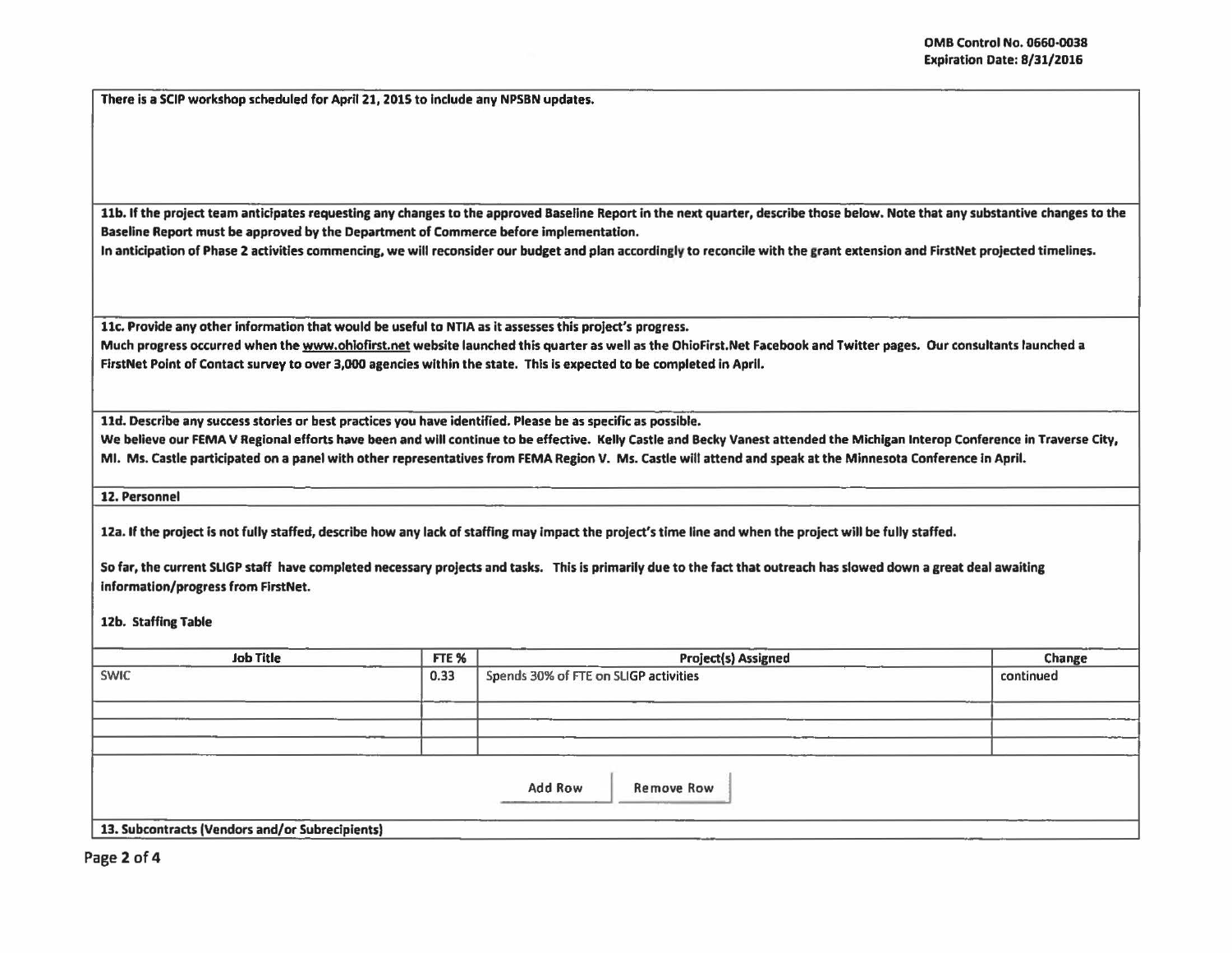|                           | 13a. Subcontracts Table - Include all subcontractors. The totals from this table must equal the "Subcontracts Total" in Question 14f.                                                           |                          |                            |                               |                   |                  |                                                   |                                                 |                               |
|---------------------------|-------------------------------------------------------------------------------------------------------------------------------------------------------------------------------------------------|--------------------------|----------------------------|-------------------------------|-------------------|------------------|---------------------------------------------------|-------------------------------------------------|-------------------------------|
| Name                      | <b>Subcontract Purpose</b>                                                                                                                                                                      | Type<br>(Vendor/Subrec.) | RFP/RFQ<br>Issued<br>(Y/N) | Contract<br>Executed<br>(Y/N) | <b>Start Date</b> | <b>End Date</b>  | <b>Total Federal</b><br><b>Funds</b><br>Allocated | <b>Total Matching</b><br><b>Funds Allocated</b> | <b>Project and % Assigned</b> |
| Keith<br>Singleton        | <b>Website Development</b><br>/ Marketing<br>Consultant                                                                                                                                         | Vendor                   | N                          | Y                             | May 23,<br>2014   | June 30,<br>2015 | \$49,500.00                                       | 0                                               |                               |
| <b>TBD</b>                | Marketing and<br>Promotion                                                                                                                                                                      | Vendor                   | N                          | N                             |                   |                  | \$18,000                                          |                                                 |                               |
| <b>TBD</b>                | <b>Data Collection</b>                                                                                                                                                                          | Vendor                   | N                          | N                             |                   |                  | \$623,040                                         |                                                 |                               |
| TBD                       | <b>SCIP Consultant</b>                                                                                                                                                                          | Vendor                   | N                          | ${\sf N}$                     |                   |                  | \$21,000                                          |                                                 |                               |
| <b>TBD</b>                | MOU/MOA Consultant                                                                                                                                                                              | Vendor                   | N                          | N                             |                   |                  | \$36,480                                          |                                                 |                               |
| CAI, Inc.                 | <b>Project Manager</b>                                                                                                                                                                          | Vendor                   | N                          | Y                             | 9/30/13           | 6/30/16          | \$423,335                                         |                                                 |                               |
| CAI, Inc.                 | <b>Outreach Coordinator</b>                                                                                                                                                                     | Vendor                   | N                          | Y                             | 9/30/13           | 6/30/16          | \$271,848                                         |                                                 |                               |
| Diversity<br>Search Group | <b>Budget Analyst</b>                                                                                                                                                                           | Vendor                   | N                          | Y                             | 4/12/14           | 6/30/16          | \$135,472                                         |                                                 |                               |
| <b>ATST</b>               | Phase One                                                                                                                                                                                       | Vendor                   | Y                          | Ϋ                             | 11/12/14          | 6/30/16          | \$660,000                                         |                                                 |                               |
|                           |                                                                                                                                                                                                 |                          |                            | Add Row                       | <b>Remove Row</b> |                  |                                                   |                                                 |                               |
|                           | 13b. Describe any challenges encountered with vendors and/or subrecipients.                                                                                                                     |                          |                            |                               |                   |                  |                                                   |                                                 |                               |
| None at this time.        |                                                                                                                                                                                                 |                          |                            |                               |                   |                  |                                                   |                                                 |                               |
|                           |                                                                                                                                                                                                 |                          |                            |                               |                   |                  |                                                   |                                                 |                               |
| 14. Budget Worksheet      |                                                                                                                                                                                                 |                          |                            |                               |                   |                  |                                                   |                                                 |                               |
|                           | Columns 2, 3 and 4 must match your current project budget for the entire award, which is the SF-424A on file.<br>Only list matching funds that the Department of Commerce has already approved. |                          |                            |                               |                   |                  |                                                   |                                                 |                               |